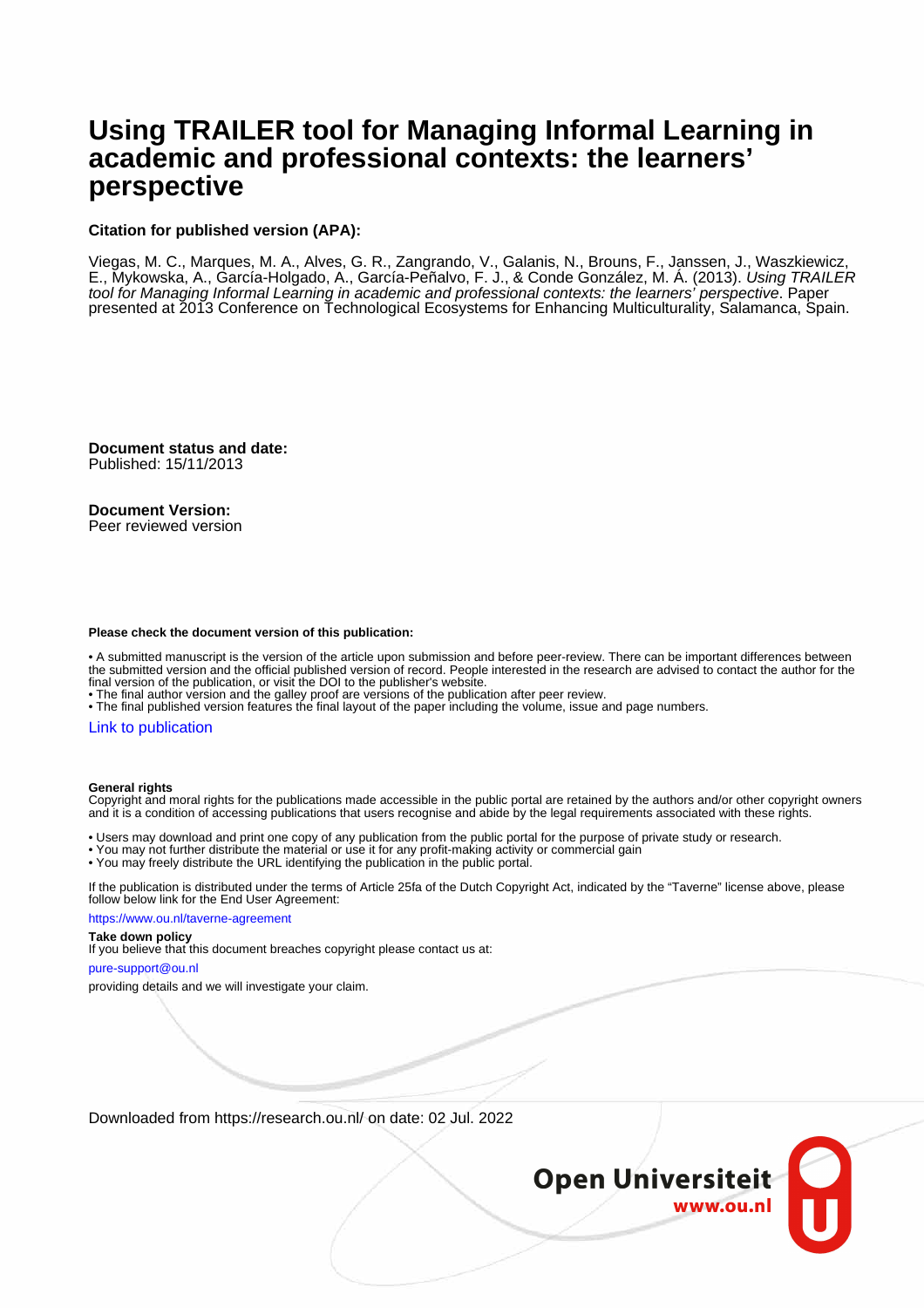# **Using the TRAILER tool for Managing Informal Learning in academic and professional contexts: the learner perspective**

Clara Viegas, Maria Marques and Gustavo Alves

School of Engineering (ISEP), Polytechnic of Porto Porto, Portugal +351228340500 {mcm, mmr, gca}@isep.ipp.pt

# Elwira Waszkiewicz and Aleksandra Mykowska

Dom Szkolen i Doradztwa Mykowska Aleksandra Kracow, Poland +48 0126565712

elwira.waszkiewicz@gmail.com, amykowska@domszkolen.com

Nikolas Galanis

Universitat Politècnica de Catalunya Barcelona, Spain +34 934017126 ngalanis@gmail.com

Valentina Zangrando, Alicia Holgado Miguel Gonzalez and Francisco García-Peñalvo

Universidad de Salamanca Salamanca, Spain +34 923294500 {vzangra, aliciagh, mconde, fgarcia}@usal.es

Francis Brouns and José Janssen

Centre for Learning Sciences and **Technologies** Open Universiteit Nederland +31 455762915 {francis.brouns, jose.janssen}@ounl.nl

motivation, knowledge management.

## **1. INTRODUCTION**

Learning does not only take place within formal educational institutions. People learn throughout their lives, from experience, from reading or research, from conversations or observing others, from meetings, etc. [1]. The distinction between formal, informal and non-formal learning started being fostered in the middle of the last century [2], [3], [4]. According to recent studies, informal learning (IL) can account for over 75% of one's continuous learning throughout life [5], [6]. Even though most of the methods of IL have always been used, awareness of these methods, as contributors to learning and enhancers of competence development, is more recent [3].

IL happens anytime and anywhere. For the purpose of this work, two main IL contexts will be considered: the academic (institutions for higher education) and the professional (companies) environments. Peoples' goals in these contexts can be considered different. Most companies still focus solely on formal learning programs, thus losing valuable information on the know-how employees develop informally [4], [5] since many professional practices have been reported in the literature as being equally or even more effective, such as informal meetings or simply coffee breaks [6]. In fact, it can be considered paradoxical [7] that companies spend 80 % of their budget to re-qualify their employees by means of formal learning workshops and courses, while 80 % of what their employees are really learning, is learned through informal learning activities.

Regarding educational institutions, Digenti [8] notes that one of the ways that eLearning can help students to learn more effectively is by creating informal learning environments. However, most schools still focus only on formal learning programs, and in doing so fail to draw on know-how students develop by themselves [2].

# **ABSTRACT**

Informal Learning plays an important role in everyone's life and yet we often are unaware of it. The need to keep track of the knowledge acquired through informal learning is increasing as its sources become increasingly diverse. This paper presents a study on a tool developed to help keeping track of learners' informal learning, both within academic and professional contexts, This tool, developed within the European Commission funded TRAILER project, will further integrate the improvements suggested by users during the piloting phase. The two studied contexts were similar regarding the importance and perception of Informal Learning, but differed concerning tool usage. The overall idea of managing one's informal learning was well accepted and welcomed, which validated the emerging need for a tool with this purpose.

## **Categories and Subject Descriptors**

K.6.1 [**Management of Computing and Information Systems Programming Languages**]: Project and People Management.

# **General Terms**

Management, Measurement, Performance, Experimentation, Human Factors.

# **Keywords**

Informal Learning, curricula management, competences,

Permission to make digital or hard copies of all or part of this work for personal or classroom use is granted without fee provided that copies are not made or distributed for profit or commercial advantage and that copies bear this notice and the full citation on the first page. To copy otherwise, or republish, to post on servers or to redistribute to lists, requires prior specific permission and/or a fee.

*Conference'10*, Month 1–2, 2010, City, State, Country.

Copyright 2010 ACM 1-58113-000-0/00/0010 …\$15.00.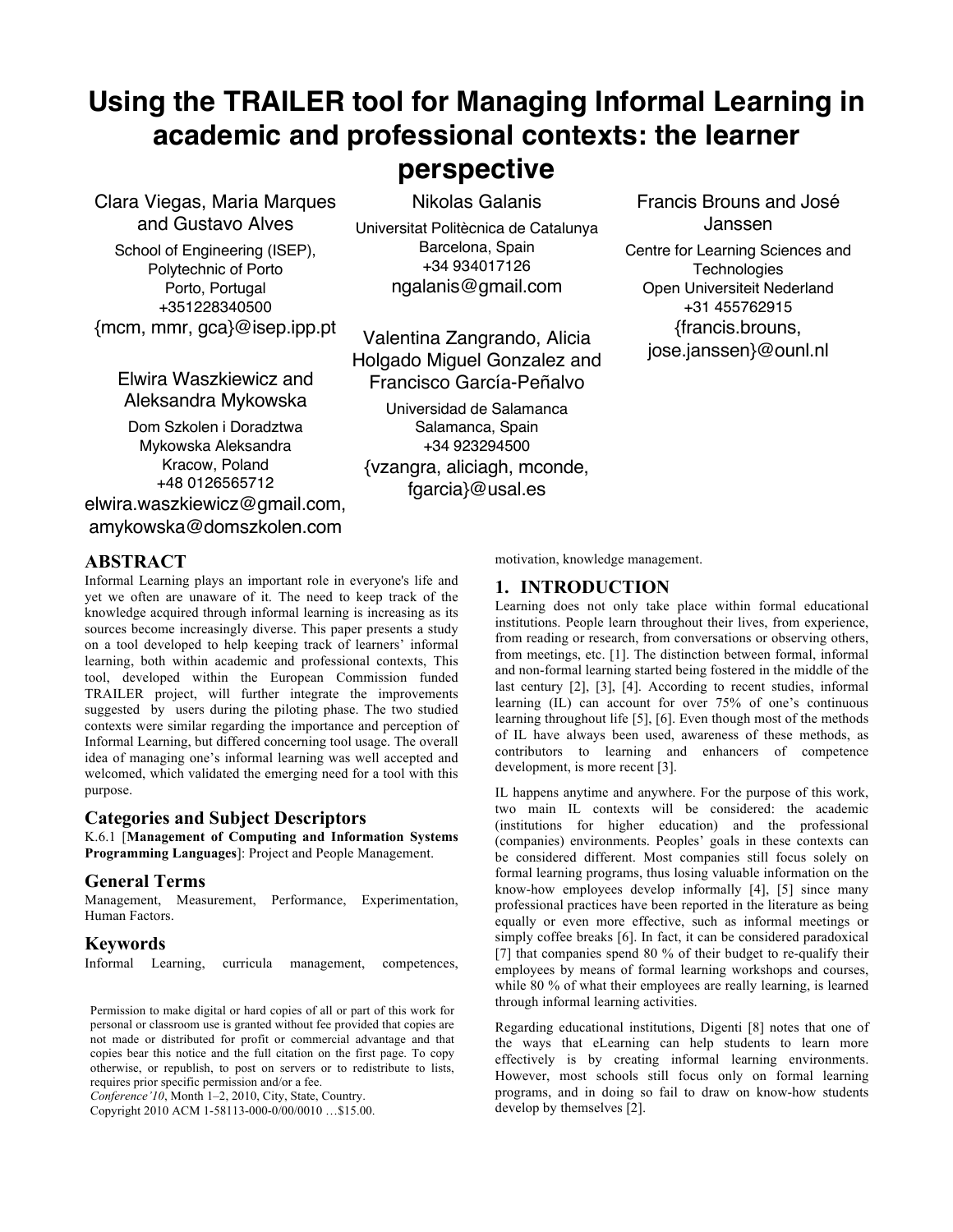Cross [6] argues that since the initiative for IL lies with the learner, (s)he becomes more responsible, which makes the learning process more effective. The author states that employers should create a supportive organizational culture helping employees to develop and improve their skills, by facilitating IL processes within companies. In fact, this is in accordance with what is known as intrinsic motivation to learn [9]. In order to really develop competences on a deep level, learners must be intrinsically motivated to do so (otherwise they simply cover the subject in order to fulfill the necessary – imposed - requisites). In this sense, it becomes important to watch and harness the more informal methodologies students are using to develop their competences and expertise [3].

TRAILER project [10],[11], [12] is an ICT multilateral (two years) project funded by the European Commission, which aims at developing an innovative ICT-based service to be deployed in two contexts (professional and academic) and serving two fronts: learners on the one hand and employers/teachers on the other hand. [12], [13]. It allows learners to identify evidences of IL in relation to competences under development. Learners are able to decide what they would like to share with their employer/teacher. The circle closes with the employer/teacher working upon this information in order to support knowledge management, curricula management, finding the best suited person for a certain task, and rediscovering new competences within the company, amongst others.

This work analyses and cross-compares a number of academic and companies communities in four countries. In the academic context, higher education institutions from each country were involved in the pilot tests of the TRAILER tool. In the professional context, employees of various companies volunteered to take part following agreement of their employer to this collaboration. Section 2 of this paper starts with a summary of the tool line-up (from the learner perspective) and a description of the methodology used to analyze the pilot results. A cross-analysis is made between the two contexts and further discussed in Section 3, focusing on two topics: usage and the general idea behind TRAILER. Finally, some conclusions are summarized in Section 4.

# **2. METHODOLOGY AND CASES DESCRIPTION**

#### **2.1 TRAILER tool: the learner perspective**

As already stated, the TRAILER tool serves two perspectives: that of the learner and that of the institution (employer/teacher). The cross-analysis presented in this paper only address the former. In using the TRAILER tool, the aim for learners is to collect evidences of IL, i.e. Informal Learning Activities (ILA's), and to associate them with competences being developed. These competences can either be those defined by the institution, or competences from a general list, or even new competences defined by learners, in case they find none adequate in the provided competence catalogue. This process can be undertaken in two stages: first, collecting ILA's and secondly, further describing and associating competences to those ILA's. The learners always decide which competences or ILA's they want to publish or keep private. The pilot testing of this tool was carried out with this line-up which is described in full detail in previous work [14], [15].

## **2.2 Methodology of Analysis**

In order to test the TRAILER tool a case study approach was adopted [16]. We compare two major groups: one group with five cases from academic institutions and the other with also five cases from professional institutions (companies).

### *2.2.1 Cases characterization*

Table 1 summarizes the case characteristics (for more detail see previous work [14], [15]). In the academic group, participants are freshmen, senior students or PhD students. For this group, the areas of expertise are mainly engineering and education. In the companies group, there are two engineering related companies, two state department companies (city council and military) and a training consultancy company.

**Table 1. Study Cases characterization**

| <b>Academic Pilot for Students</b> | <b>Company Pilot for Employees</b>         |  |  |
|------------------------------------|--------------------------------------------|--|--|
| PT S                               | PT_C                                       |  |  |
| Context: Engineering               | Context: Engineering - Space, Energy,      |  |  |
| Location:<br>city<br>big<br>in     | Transports and Health                      |  |  |
| Portugal                           | Location: big city in Portugal             |  |  |
| Dimension: $> 6000$ S              | Dimension: 12 E                            |  |  |
| 1st year students                  | Typically with a degree or MSc             |  |  |
| Ages: 18-25 years                  | Ages: 26-40 years                          |  |  |
| Universe: 30 S                     | Universe: 11 E                             |  |  |
| Sample: 14 S                       | Sample: 11 E                               |  |  |
| S2S                                | $S2_C$                                     |  |  |
| Context: Engineering               | Context: Engineering - IT Specialists      |  |  |
| Location: big city in Spain        | Location: big city in Spain                |  |  |
| Dimension: >40000 S                | Dimension: 10 E                            |  |  |
| 3rd year students                  | With high school or a degree               |  |  |
| Ages: 18-25 years                  | Ages: 26-40 years                          |  |  |
| Universe: 20 S                     | Universe: 10 E                             |  |  |
| Sample: 20 S                       | Sample: 10 E                               |  |  |
| S1 S                               | S1 C1                                      |  |  |
| Context: Education                 | Context: City Council - Informatics        |  |  |
| Location: big city in Spain        | Department                                 |  |  |
| Dimension: $> 250000$ S            | Location: big city in Spain                |  |  |
| 3rd year students                  | Dimension: 1063 E                          |  |  |
| Ages: 18-25 years                  | Typically with a degree                    |  |  |
| Universe: 74 S                     | Ages: 26-40 years                          |  |  |
| Sample: 15 S                       | Universe: 7 E                              |  |  |
|                                    | Sample: 4 E                                |  |  |
| $\overline{PL\_S}$                 | S1 C2                                      |  |  |
| Context: Education                 | Context:<br>Military training<br>(Virtual) |  |  |
| Location: big city in              | Learning Environment courses)              |  |  |
| Poland                             | Location: big city in Spain                |  |  |
| Dimension $\approx$ 40000 S        | Dimension: 900 E                           |  |  |
| 3rd year students                  | Typically with a degree                    |  |  |
| Ages: 18-40 years                  | Ages: 41-60 years                          |  |  |
| Universe: 13 S                     | Universe: 67 E                             |  |  |
| Sample: 11 S                       | Sample: 11 E                               |  |  |
| NL S                               | PL C                                       |  |  |
| Context: Education                 | Context:<br>Training - Consulting and      |  |  |
| Location: small city<br>in         | Management (administrative workers,        |  |  |
| Netherlands                        | professional trainers and informatics)     |  |  |
| Dimension $> 25000$ S              | Location: big city in Poland               |  |  |
| PhD students                       | Dimension: 13 E                            |  |  |
| Ages: 26-40 years                  | Typically degree or MSc                    |  |  |
| Universe: 21 S                     | Ages: 26-40 years                          |  |  |
| Sample: 14 S                       | Universe: 13 E                             |  |  |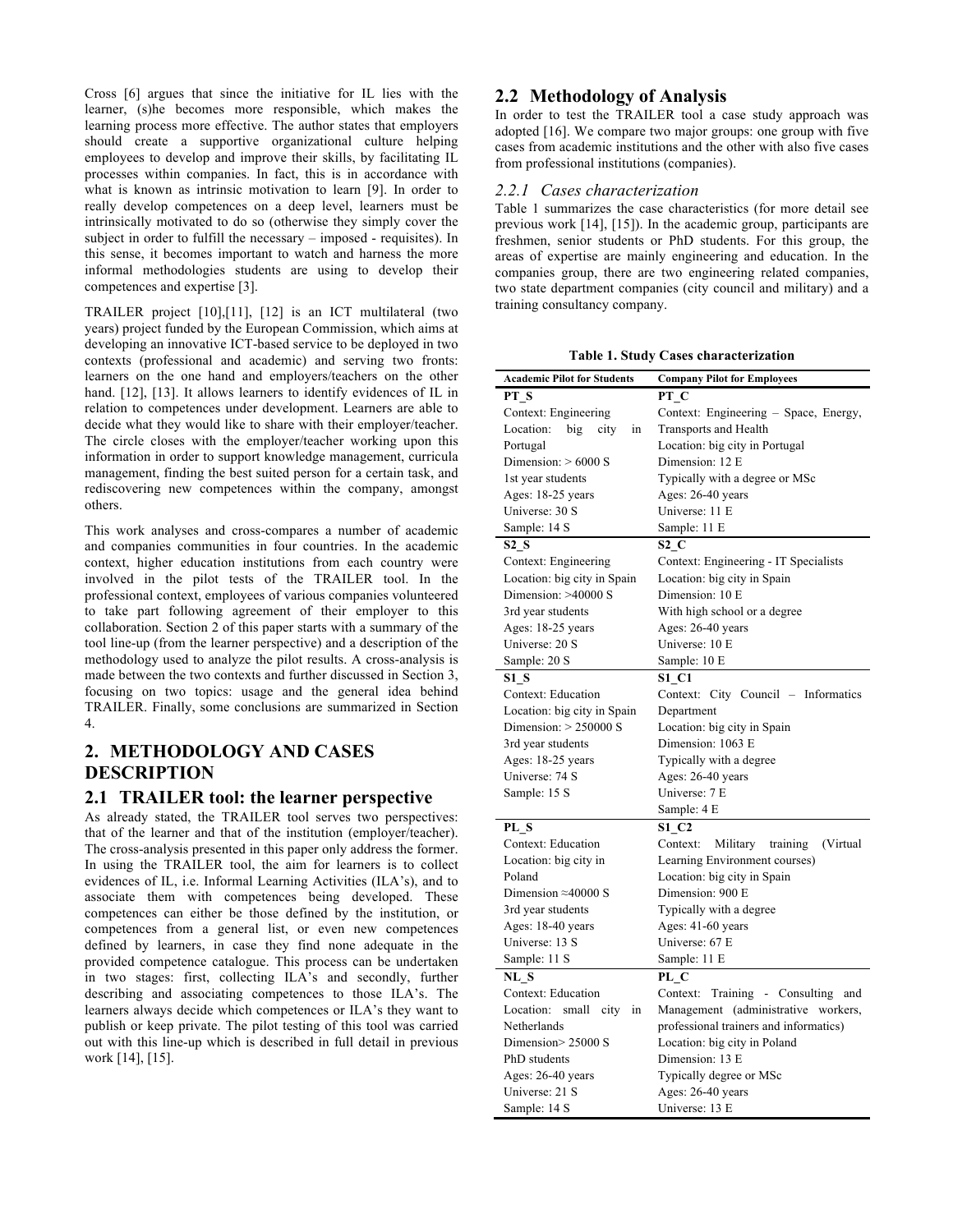#### Sample: 10 E

The military group has the highest average age, with ages ranging from 41-60 years old, while all other are either in the 18-25 or 26- 40 or both age ranges.

#### *2.2.2 Data collection*

The data collected during the pilots was related to different sources of evidence, in order to enable triangulation of results [16]. Quantitative data were collected regarding platform usage as characterized by the parameters indicated in Table 2 USAGE. Besides, data were gathered through a pre and post-questionnaire in order to assess participants IL perception modifications (Table 2 PERCEPTION). A Likert scale ranging from 1 (strongly disagree) to 5 (strongly agree) was used in these questionnaires. Qualitative data were collected through focus group sessions held at the end of the pilot for each institution (Table 3).

| Table 2. Case comparison regarding usage and learner perception of IL and the tool (in terms of higher and lower |
|------------------------------------------------------------------------------------------------------------------|
| percentages/average scores)                                                                                      |

|             |                                                                 | <b>Academic Context</b>              |                                       | <b>Professional Context</b>    |                              |
|-------------|-----------------------------------------------------------------|--------------------------------------|---------------------------------------|--------------------------------|------------------------------|
|             |                                                                 | Higher results                       | Lower results                         | Higher results                 | Lower results                |
| <b>AGE</b>  | Users/previewed                                                 | $S2 S(100\%)$                        | S1 S (41%); PT S (47%)                | S1 C1 (100%); S2 C (100%)      | S1 C2 (19%)                  |
|             | Active users/users                                              | PT S (100%) NL S<br>$(100\%)$        | PL $S(64%)$                           | S1 C1 (100%)                   | S1_C2 (69%);<br>PL C $(67%)$ |
|             | ILA's per user $1st$                                            | NL S(8.6)                            | PT $S(3.6)$                           | S1 C1 (12.5)                   | PL $C(5)$                    |
|             | ILA's per user $2nd$                                            | NL S(6.8)                            | $S1_S(1.8)$ ; PT <sub>S</sub> $(1.9)$ | S1 C1 (10.3)                   | PT_C $(2.6)$ ; PL_C $(2.9)$  |
|             | Actions per user per day                                        | PL $S(1)$ ; NL $S(1)$ ;<br>S2 S(0.9) | PT S $(0.5)$ ; S1 S $(0.5)$           | $S1\;C2\;(8)$                  | S2 $C(1)$                    |
|             | Competences per ILA                                             | PL $S(3)$                            | PT $S(1)$ ; S1 $S(1.1)$               | $S1$ C <sub>2</sub> (4)        | PT $C(1)$ ; S1 $C1(1)$       |
|             | Published ILA's                                                 | S1 S (25%)                           | PT S $(4\%)$ ; S2 S $(4\%)$           | PT C $(100\%)$ ; S2 C $(99\%)$ | S1 C2 (60%)                  |
|             | Published ILAs' competences                                     | S2 S $(50\%)$ ; PT S $(50\%)$        | PL S $(20\%)$                         | $S1\;C2\; (80\%)$              | $S1 \; Cl (0)$               |
|             | Published user competences                                      | $S2 S(100\%)$                        | PT $S(0\%)$                           | S1_C2 (90%); S1_C1 (90%)       | PT_C (30%)                   |
| 5<br>H<br>ã | Recognition of IL before                                        | $PL_S(4.5)$                          | $NL_S(3.1)$                           | $PL_C(4.1)$                    | $S1_C1(2.7)$                 |
|             | Recognition of IL after                                         | PL $S(4.6)$                          | NL S(3.5)                             | PL $C(4.3)$                    | S1 C1 (3.3)                  |
|             | Usefulness                                                      | PT $S(4.3)$                          | $NL_S(2.4)$                           | $S1 \ C2 (4)$                  | PL $C(2.9)$                  |
|             | Tool - Future use?                                              | S1 S $(4.1)$ ; PT S $(4)$            | $NL_S(1.9)$                           | $S1 \ C2(4)$                   | PL_C $(2.8)$                 |
|             | Tool - allows organization                                      | $S1_S(4)$ ; $S2_S(4.1)$              | NL S(2.6)                             | S1 C2 (4); S2 C (4.1)          | PL $C(2.6)$                  |
|             | Tool – allows collection                                        | S1 S(4.1); S2 S(4.2)                 | $NL_S(2.5)$                           | S2 $C(4.2)$                    | PL $C(2.5)$                  |
|             | Tool - Facilitates visibility,<br>transparency and presentation | $S1_S(4.7)$                          | S2 S $(2.5)$ ; NL S $(2.5)$           | $S1\;C2(4.5)$                  | S2 $C(2.8)$                  |

#### **Table 3. Case comparison regarding learners' opinions (favorable and unfavorable results)**

|         |                                                                                 | <b>Academic Context</b>     |                                   | <b>Professional Context</b> |                                               |
|---------|---------------------------------------------------------------------------------|-----------------------------|-----------------------------------|-----------------------------|-----------------------------------------------|
|         |                                                                                 | Favorable                   | Unfavorable                       | Favorable                   | Unfavorable                                   |
| $class$ | Allows sharing IL with others                                                   | $PL_S, PT_S$                |                                   | PT C, S1 C1, PL C           |                                               |
|         | Benefits to manage competences in an<br>institution                             | $PT_S, NL_S, S1_S$          |                                   | S1_C2, S2_C                 |                                               |
|         | Benefits to manage human resources                                              | PT S, PL S                  |                                   | S1 C1, PL C                 |                                               |
|         | Time consuming                                                                  |                             | $NL_S, PL_S$                      |                             | PT C, S1 C1                                   |
|         | Memory aid                                                                      | PT $S, NL S, S1 S,$<br>PL S |                                   | PT C, PL C                  |                                               |
|         | Aids organize curricula, better<br>employment options                           | $PT_S, S1_S, S2_S,$<br>PL S |                                   | PT C, PL C                  |                                               |
|         | Useful in collaborative working<br>environment                                  | $S1_S$                      |                                   | PT C, S1 C1                 |                                               |
|         | Usability needs improvement                                                     |                             | $PT_S, S1_S, S2_S,$<br>PL S, NL S |                             | PT C, S1 C1, S1 C2,<br>S <sub>2</sub> C, PL C |
|         | Why the need for 2 platforms                                                    |                             | PT $S, S2 S, NL S$                |                             | PT C, S2 C                                    |
|         | Too little time to test the tool                                                |                             | $PT_S, NL_S$                      |                             | PT C, S1 C2, PL C                             |
|         | Problem with duplicate words                                                    |                             | $PT_S, PL_S$                      |                             | $PL_C$                                        |
|         | Use the tool after some improvements,<br>with more time to allow larger content | $PT_S, SI_S, S2_S$          |                                   | PT_C, S2_C, PL_C            |                                               |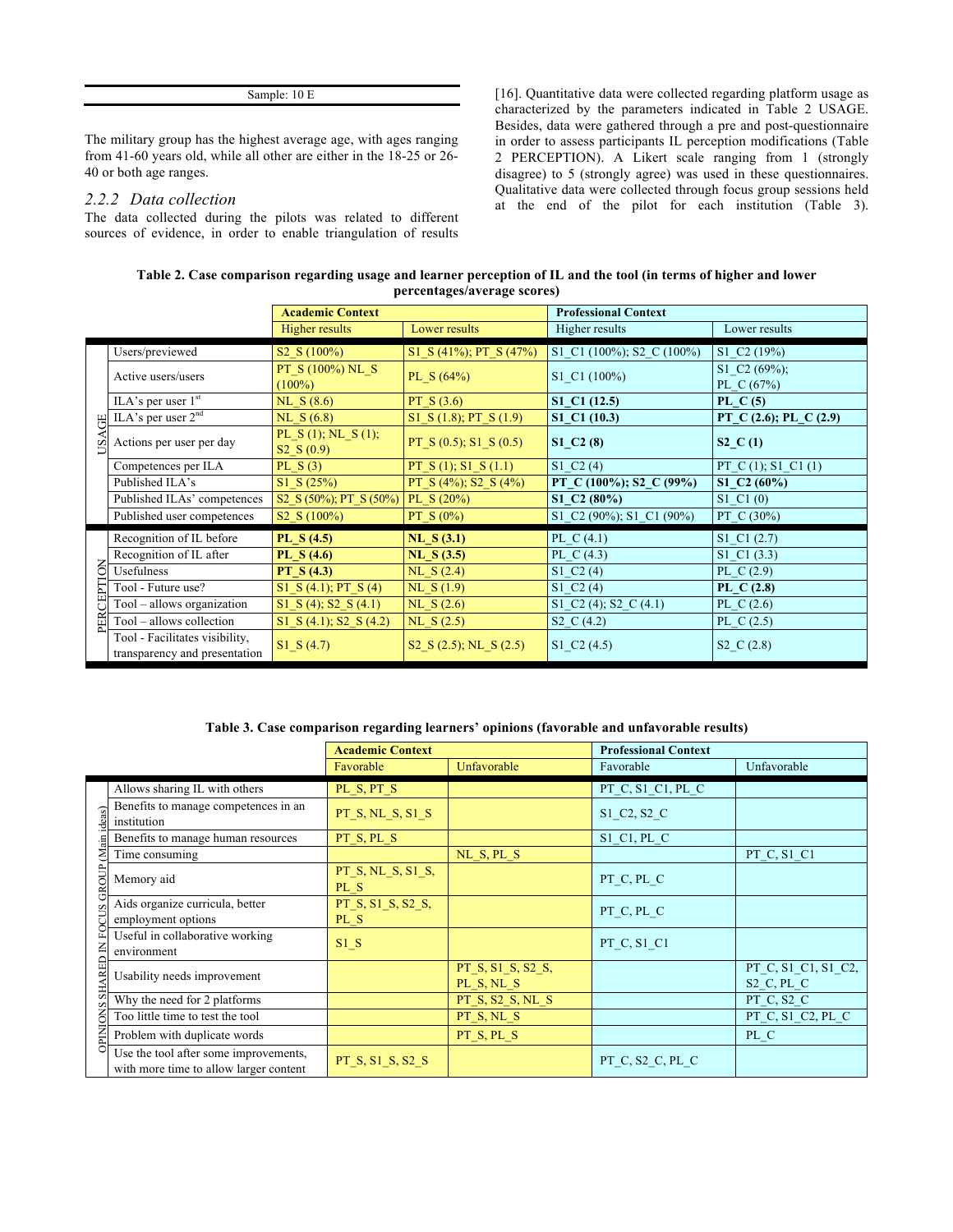## **3. RESULTS AND DISCUSSION**

A summary of the results obtained for the parameters defined for the learner perspective in the two contexts, academic [14] and professional [15], is presented in Table 2 and Table 3.

In terms of usage (Table 2), the percentage of users and active users did not differ much in both contexts. However, looking at other parameters, more indicative of the quality of this usage, clearly scores are in general higher in the professional contexts. For instance not only the number of ILA's per user  $(1<sup>st</sup>$  and  $2<sup>nd</sup>$ stage) is higher, but the lowest results are also higher than in the academic context. The number of actions per user per day confirms this pattern. The number of competences associated per ILA is also higher (even though less evident) but the same trend appears again when looking at the published ILA's and competences. This shows that participants from the professional context used the tool more significantly, going through all the steps. Even if they did not use it intensively, their usage was more in line with intended usage.

In terms of perception, students in the academic context reported better prior and posterior recognition of IL than employees. Even the lowest results are higher in this context. However, this difference was not apparent in the focus group sessions, where participants from both contexts stated having a good recognition of IL and equally identified benefits for their personal and professional lives. The usefulness of this type of tool is also more strongly emphasized in the academic context, with the exception of PhD students (NL\_S case).

Learners from both contexts are less positive about the tool than the TRAILER idea in general, and no great differences emerged between them in this respect. This was probably related to usability issues reported by many participants in the focus group sessions. In these sessions, participants gave their opinion about the idea of TRAILER, its importance, the difficulties they had and the added value in using this type of tool. Usability issues mentioned by almost every participant referred to, for instance: limited choices in the activity type confused some participants, giving them the idea that only URL's were considered for collecting ILA's; the competence catalogue being far too extended, the competences characterization being too complex or the need of (too much) scrolling in managing long lists.

Other issues were also brought up, and even though they were not systematically repeated, they represent important aspects that should be taken into account. For instance, some concerns were raised regarding the usage that employers or teachers could make from this information; for instance, *what would happen if different people with similar technical competences use this tool to a different extent or in different ways? Should the employer or teacher rely on this information?* These questions are totally comprehensible since these users only experienced the tool from the learner perspective. Providing them a clear insight in the institution perspective might have taken away these concerns and related fears. Treating the two perspectives independently and not integrated in the same pilot testing, was a scheduling issue of the project, hindering more realistic participation in the pilots.

Organizing these results per case, some pattern is found related to the context or age of participants. Summarizing these results counting (for each case) the number of times they were identified and having scored the highest or the lowest punctuation, allows having a glance at the results coherence. In the academic context, regarding the age of the students (and degree year), it was clear that freshmen (PT\_S) needed more support in understanding the

purpose of participating. The added value this kind of initiatives might have in their personal development was better understood by the students enrolled in the course for a second time (in the PT\_S group). In fact, these few students really engaged with the tool and stated having a good perception of IL and its importance, and even shared some interesting ideas about improvements the tool might need. Higher results were obtained in senior students (S2\_S, S1\_S and PL\_S). The case of PhD students is somehow different since they began from questioning the meaning of IL itself. Some of them stated that they were used to talk regularly with their supervisor and saw no need to have a tool like this. Their perception of IL and its importance was, by far, the lowest encountered. Perhaps these students are focused on their expertise and ways of developing it, that they do not feel the need (nor want it) to increase the entropy in their daily routines.

Regarding students' subject area, the two from engineering (PT\_S, S2\_S) do not show a pattern that differentiates them from the other three from education. The only apparent difference is that the former were more willing to use the tool after some improvements than overall the education participants.

In the professional context, a pattern related to the area of business is much clearer. The business context (PL\_C) has lower usage and perception of IL and its importance than the overall of the other companies, more related to informatics. However, this company shared a favorable opinion about such an implementation in their daily routine, even more favorable than in some other cases. Interestingly, the two state departments showed higher values for usage and IL perception. In small companies the usage of the tool was lower, but, on the other hand, the number of published ILA's was more significant.

# **4. CONCLUSIONS**

Comparing the two contexts, even though the percentage of active users was similar in both, employees displayed more quality usage of the tool although their perception of IL and its importance seemed less favorable based on the questionnaires. This perception scored higher in schools, but in the focus group sessions that difference was not clear, with both contexts generally affirming their knowledge about the role of IL in their lives.

Regarding the tool, learners from both contexts scored lower than they had scored the TRAILER idea, and no great differences emerged between them. This was probably related to the usability of the tool. All cases diagnosed several issues about usability that need to be overcome.

Regarding the students' age, it was clear that freshmen had more difficulty in understanding the added value of IL and the purpose of using the tool. On the other hand, so did PhD students, who even though demonstrating more quality usage of the tool, used it more in order to complete an assignment task than actually believing in its benefits, as can be concluded based on questions they raised about its purpose.

Regarding area of expertise, it was found that informatics-related working areas, especially in the case of employees, tended to generate better acceptance of the idea of trying out an improved version of the tool.

Some differences were found between small companies and the state department offices. The latter showed higher values for usage and IL perception, but in small companies the number of published ILA's was higher. This may be related to the fact that in a small company everyone knows each other better and probably